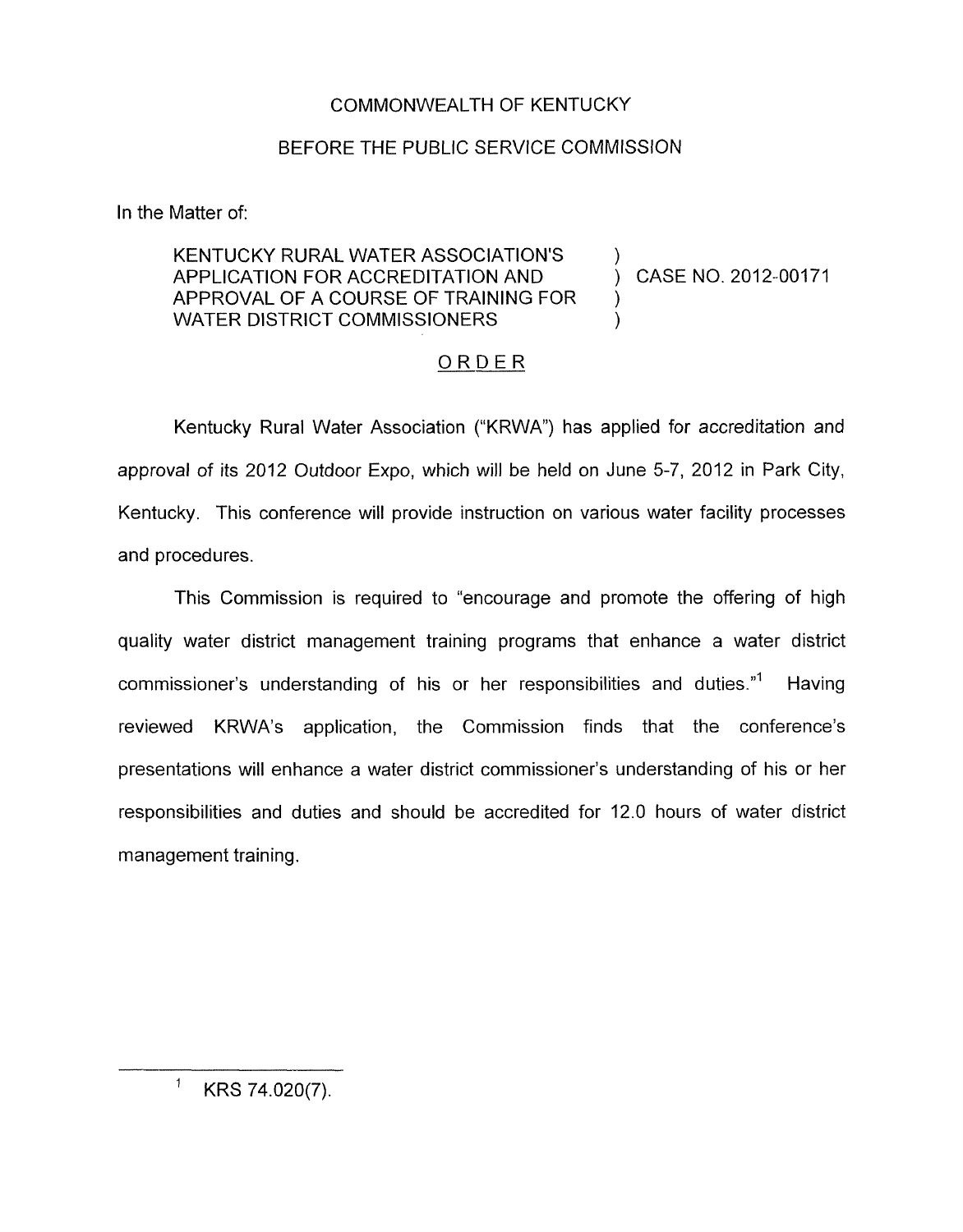IT IS THEREFORE ORDERED that:

1. KRWA's 2012 Outdoor Expo, which will be held in Park City, Kentucky on June 5-7, 2012 is accredited and approved for a maximum of 12.0 credit hours of water district management training.

2. KRWA shall retain a record of all water district commissioners attending the accredited and approved presentation.

**3.** No later than July 6, 2012, KRWA shall file with the Commission:

a. A sworn statement attesting that the accredited instruction was performed;

b. A description of any changes in the presenters or the proposed curriculum that occurred after KRWA's application; and

c. The name of each attending water district commissioner, his or her water district, and the number of hours that he or she attended.

By the Commission



Director

Case No. 2012-00171